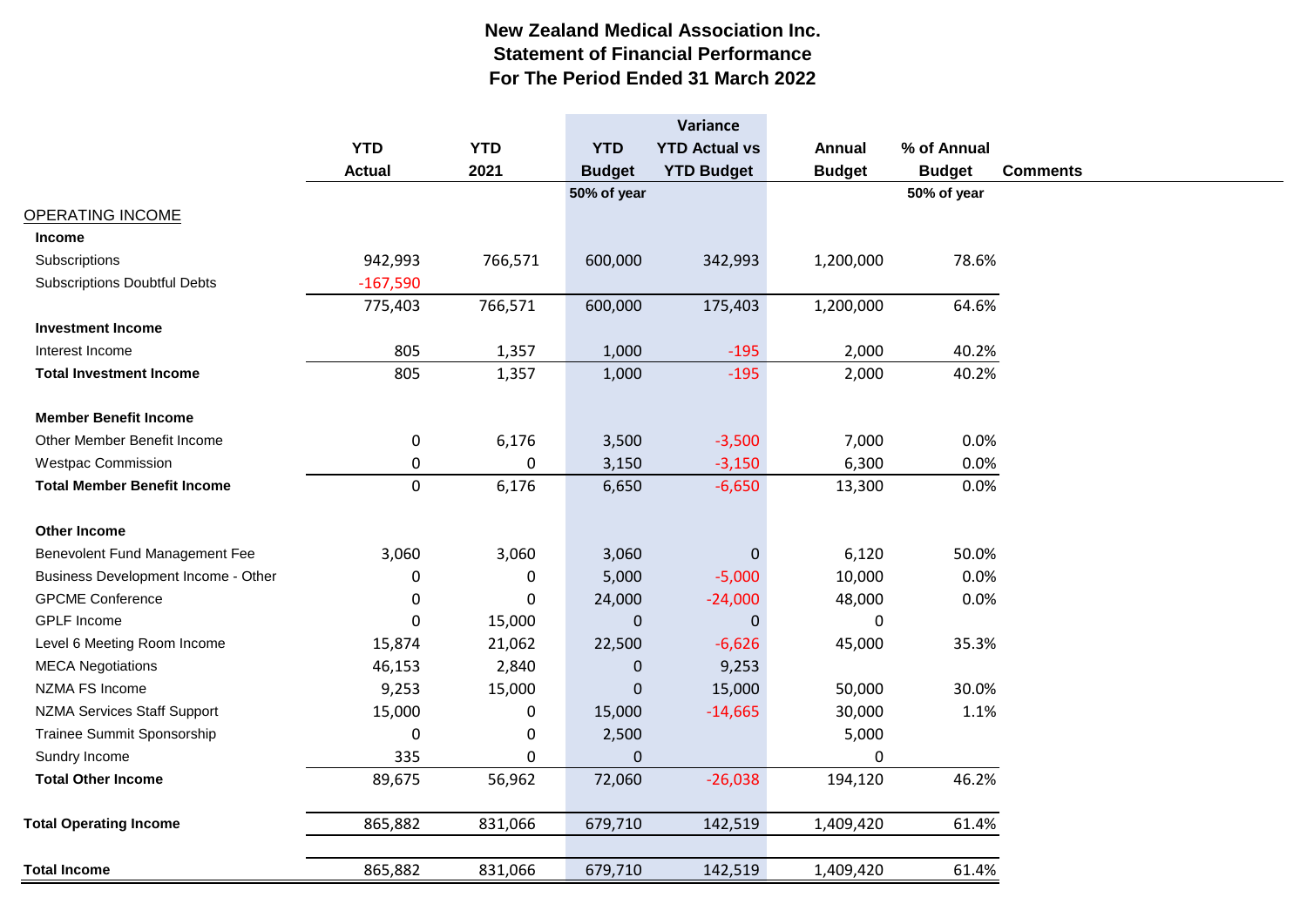|                                              |               |            |               | Variance             |               |               |                                                    |
|----------------------------------------------|---------------|------------|---------------|----------------------|---------------|---------------|----------------------------------------------------|
|                                              | <b>YTD</b>    | <b>YTD</b> | <b>YTD</b>    | <b>YTD Actual vs</b> | <b>Annual</b> | % of Annual   |                                                    |
|                                              | <b>Actual</b> | 2021       | <b>Budget</b> | <b>YTD Budget</b>    | <b>Budget</b> | <b>Budget</b> | <b>Comments</b>                                    |
|                                              |               |            | 50% of year   |                      |               | 50% of year   |                                                    |
|                                              |               |            |               |                      |               |               |                                                    |
| <b>Less Operating Expenses</b>               |               |            |               |                      |               |               |                                                    |
| Personnel                                    |               |            |               | $\pmb{0}$            |               |               |                                                    |
| ACC                                          | $\pmb{0}$     | 1,612      | 1,000         | $-1,000$             | 2,000         | 0.0%          |                                                    |
| Car Parks                                    | 5,936         | 2,652      | 4,980         | 956                  | 9,960         | 59.6%         |                                                    |
| Recruitment                                  | 1,263         | 718        | 500           | 763                  | 1,000         | 126.3%        |                                                    |
| Salaries                                     | 404,634       | 456,685    | 385,000       | 19,634               | 770,000       |               | 52.5% Holiday pay balance paid out to previous CEO |
| Training                                     | 1,100         | 791        | 1,000         | 100                  | 2,000         | 55.0%         |                                                    |
| <b>Total Personnel</b>                       | 412,933       | 462,458    | 392,480       | 20,453               | 784,960       | 52.6%         |                                                    |
|                                              |               |            |               |                      |               |               |                                                    |
| Administration                               |               |            |               |                      |               |               |                                                    |
| <b>Accounting Services</b>                   | 8,303         | 8,005      | 8,000         | 303                  | 16,000        | 51.9%         |                                                    |
| <b>Audit Fee</b>                             | 17,943        | 16,871     | 9,250         | 8,693                | 18,500        | 97.0%         |                                                    |
| <b>Bank Fees</b>                             | 2,317         | 2,472      | 3,250         | $-933$               | 6,500         | 35.6%         |                                                    |
| Courier                                      | 223           | 825        | 1,400         | $-1,177$             | 2,800         | 8.0%          |                                                    |
| <b>General Expenses</b>                      | 6,258         | 3,191      | 4,500         | 1,758                | 9,000         | 69.5%         |                                                    |
| Interest expense                             | 616           |            |               |                      |               |               |                                                    |
| Legal expenses                               | 1,124         | 12,072     | 2,500         | $-1,376$             | 5,000         | 22.5%         |                                                    |
| Minor Office Equipment                       | 29            | 285        | 250           | $-221$               | 500           | 5.9%          |                                                    |
| Office Equipment Repair                      | 119           | 0          | 250           | $-131$               | 500           | 23.8%         |                                                    |
| Photocopying expenses                        | 7,690         | 7,373      | 7,500         | 190                  | 15,000        |               | 51.3% Includes marketing material                  |
| Postage                                      | 1,177         | 2,729      | 1,250         | $-73$                | 2,500         | 47.1%         |                                                    |
| <b>Printing &amp; Stationery</b>             | 320           | 1,253      | 2,400         | $-2,080$             | 4,800         | 6.7%          |                                                    |
| Taxis                                        | 171           | 247        | 1,000         | $-829$               | 2,000         | 8.6%          |                                                    |
| Telephone                                    | 2,261         | 2,972      | 3,750         | $-1,489$             | 7,500         | 30.1%         |                                                    |
| <b>Total Administration</b>                  | 48,551        | 58,294     | 45,300        | 2,636                | 90,600        | 53.6%         |                                                    |
|                                              |               |            |               |                      |               |               |                                                    |
| <b>Building Maintenance &amp; Services</b>   |               |            |               |                      |               |               |                                                    |
| <b>Business Insurance</b>                    | 5,988         | 4,584      | 2,500         | 3,488                | 5,000         |               | 119.8% Additional cyber security cover             |
| Cleaning and Hygiene                         | 1,570         | 1,393      | 1,900         | $-330$               | 3,800         | 41.3%         |                                                    |
| Electricity                                  | 2,051         | 1,980      | 3,250         | $-1,199$             | 6,500         | 31.6%         |                                                    |
| NZMA House Rent                              | 98,129        | 96,204     | 99,112        | $-982$               | 198,223       | 49.5%         |                                                    |
| <b>Service Contracts</b>                     | 2,143         | 768        | 1,750         | 393                  | 3,500         | 61.2%         |                                                    |
| <b>Total NZMA Maintenance &amp; Services</b> | 109,882       | 104,929    | 108,512       | 1,371                | 217,023       | 50.6%         |                                                    |
|                                              |               |            |               |                      |               |               |                                                    |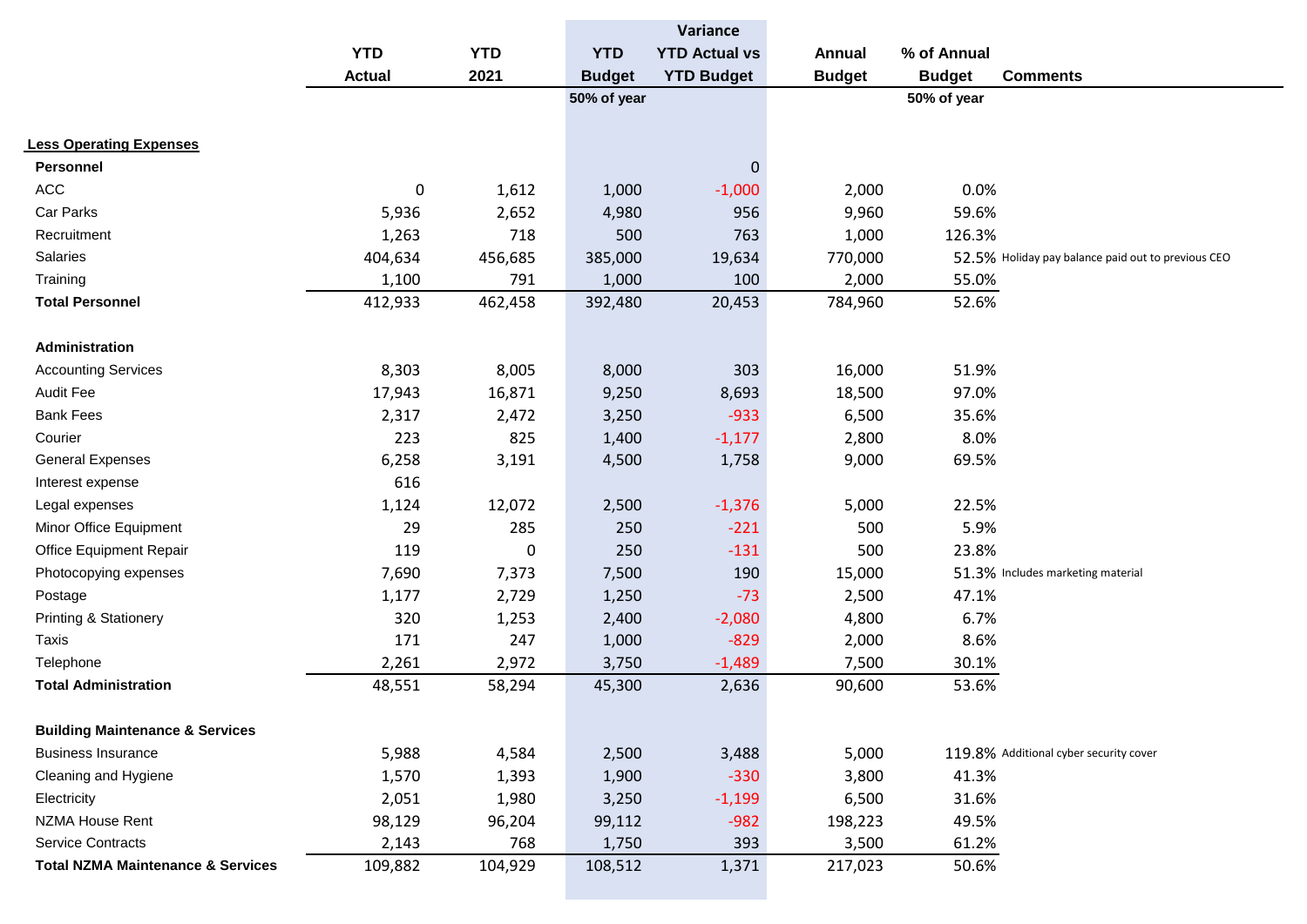|                                              |               |             |               | Variance             |               |               |
|----------------------------------------------|---------------|-------------|---------------|----------------------|---------------|---------------|
|                                              | <b>YTD</b>    | <b>YTD</b>  | <b>YTD</b>    | <b>YTD Actual vs</b> | Annual        | % of Annual   |
|                                              | <b>Actual</b> | 2021        | <b>Budget</b> | <b>YTD Budget</b>    | <b>Budget</b> | <b>Budget</b> |
|                                              |               |             | 50% of year   |                      |               | 50% of year   |
| <b>Computer &amp; Website Expenses</b>       |               |             |               |                      |               |               |
| Database/Servicing/Computer                  | 24,430        | 12,975      | 17,500        | 6,930                | 35,000        | 69.8%         |
| Gecco (database subs)                        | 8,159         | 0           | 0             | 8,159                | 16,000        | 51.0%         |
| <b>Internet Operating Fees</b>               | 1,014         | 845         | 1,000         | 14                   | 2,000         | 50.7%         |
| <b>Website Operation</b>                     | 2,603         | 899         | 2,500         | 103                  | 5,000         | 52.1%         |
| Website Voting (Simply Voting)               | 0             | 1,437       | $\mathbf 0$   | $\mathbf 0$          | 0             |               |
| <b>Total Computer &amp; Website Expenses</b> | 36,206        | 16,157      | 21,000        | 15,206               | 58,000        | 62.4%         |
| <b>Board</b>                                 |               |             |               |                      |               |               |
| Accommodation/Meals                          | 2,426         | 2,610       | 3,000         | $-574$               | 6,000         | 40.4%         |
| Practice Allowance - Board                   | 2,343         | 4,776       | 3,250         | $-907$               | 6,500         | 36.1%         |
| Directors Liability Insurance                | 2,519         | 2,495       | 1,350         | 1,169                | 2,700         | 93.3%         |
| Travel                                       | 715           | 7,260       | 4,000         | $-3,285$             | 8,000         | 8.9%          |
| <b>Total Board</b>                           | 8,004         | 17,141      | 11,600        | $-3,596$             | 23,200        | 34.5%         |
| <b>Chairman's Support</b>                    |               |             |               |                      |               |               |
| Accommodation, Meals, Room Hire              | 480           | 49          | 3,000         | $-2,520$             | 6,000         | 8.0%          |
| Chairman's Hospitality/General               | 9             | 0           | 300           | $-291$               | 600           | 1.5%          |
| Honorarium - Chairman                        | 55,875        | 46,563      | 56,875        | $-1,000$             | 113,750       | 49.1%         |
| Telephone - Chairman                         |               | 493         | 325           | $-325$               | 650           | 0.0%          |
| Travel - Chairman                            | 202           | 4,190       | 6,000         | $-5,798$             | 12,000        | 1.7%          |
| <b>Total Chairman's Support</b>              | 56,567        | 51,295      | 66,500        | $-9,933$             | 133,000       | 42.5%         |
| <b>AGM and Council Meetings</b>              |               |             |               |                      |               |               |
| Accommodation and Meals                      | 338           | 338         | 2,500         | $-2,163$             | 5,000         | 6.8%          |
| Practice Allowances - Council                | 0             | $\mathbf 0$ | 2,000         | $-2,000$             | 4,000         | 0.0%          |
| Travel - Council                             | 0             | 0           | 1,250         | $-1,250$             | 2,500         | 0.0%          |
| <b>Total Council Support</b>                 | 338           | 338         | 5,750         | $-5,413$             | 11,500        | 2.9%          |
| <b>General Practitioner Council</b>          |               |             |               |                      |               |               |
| Accommodation                                | 0             | 0           | $\pmb{0}$     | $\mathbf 0$          | $\mathbf 0$   |               |
| GP CME Conference Travel etc                 | 400           | 0           | 3,750         | $-3,350$             | 7,500         | 5.3%          |
| <b>GPC Chair Expenses</b>                    | 0             | 18,625      | 1,750         | $-1,750$             | 3,500         | 0.0%          |
| Honorarium                                   | 18,625        | 1,343       | 22,750        | $-4,125$             | 45,500        | 40.9% Timing  |
| Meetings / Catering                          | 266           | 548         | 400           | $-135$               | 800           | 33.2%         |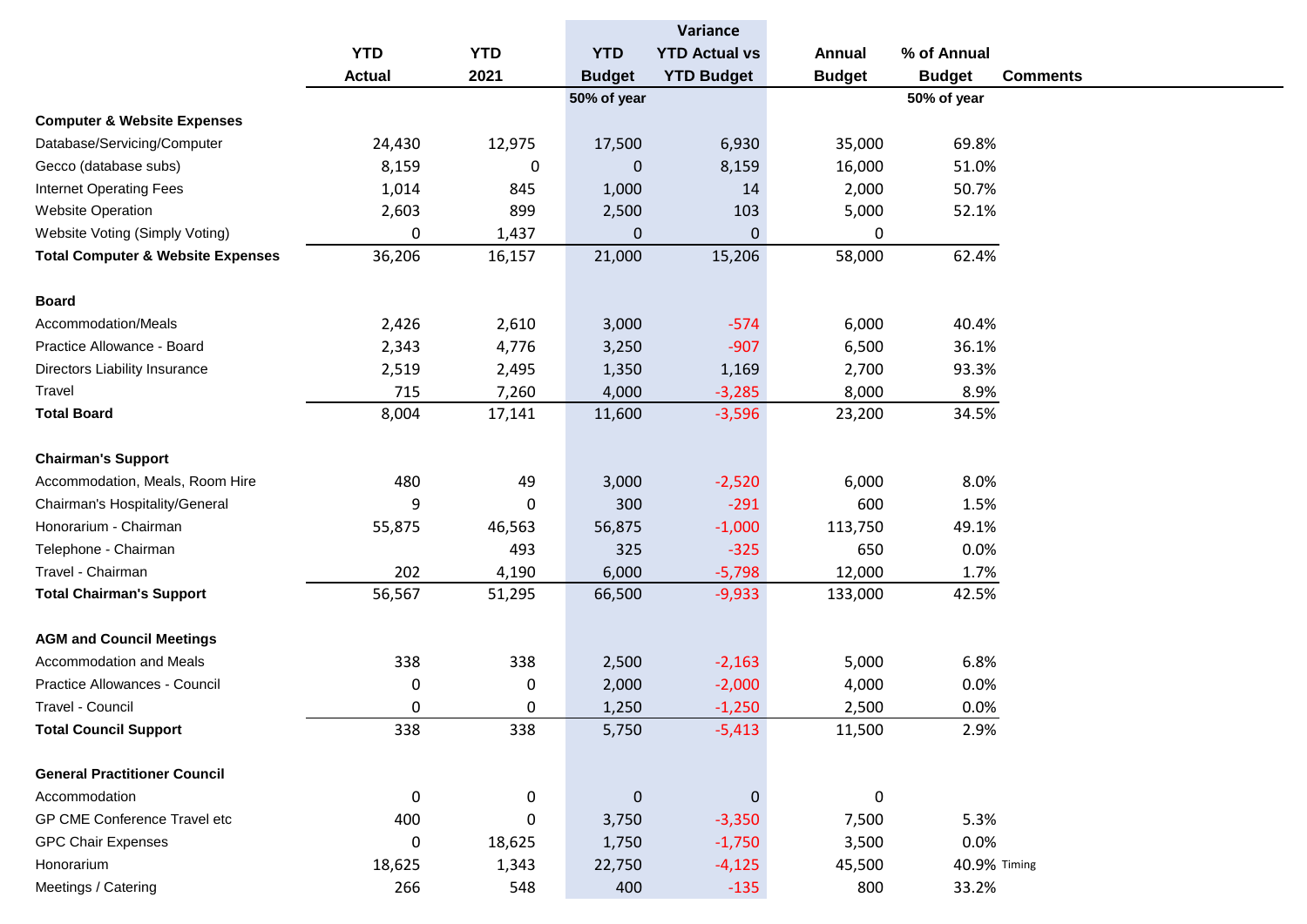|                                              |               |            | Variance      |                      |               |               |                                   |
|----------------------------------------------|---------------|------------|---------------|----------------------|---------------|---------------|-----------------------------------|
|                                              | <b>YTD</b>    | <b>YTD</b> | <b>YTD</b>    | <b>YTD Actual vs</b> | <b>Annual</b> | % of Annual   |                                   |
|                                              | <b>Actual</b> | 2021       | <b>Budget</b> | <b>YTD Budget</b>    | <b>Budget</b> | <b>Budget</b> | <b>Comments</b>                   |
|                                              |               |            | 50% of year   |                      |               | 50% of year   |                                   |
| <b>Practice Allowance</b>                    | 5,357         | 4,687      | 5,000         | 357                  | 10,000        | 53.6%         |                                   |
| <b>GPLF Expenses</b>                         | 2,556         | 1,775      | 2,500         | 56                   | 5,000         |               | 51.1% NZMA's contribution to GPLF |
| Travel - GPC                                 | 0             | 2,969      | 1,250         | $-1,250$             | 2,500         | 0.0%          |                                   |
| <b>Total General Practitioner Council</b>    | 27,203        | 29,947     | 37,400        | $-10,197$            | 74,800        | 36.4%         |                                   |
|                                              |               |            |               |                      |               |               |                                   |
| <b>Specialists Council</b>                   |               |            |               |                      |               |               |                                   |
| Meetings/Catering/General - Spec.            | 615           | 180        | 600           | 15                   | 1,200         | 51.3%         |                                   |
| <b>Travel - Scheduled Meetings</b>           | 111           | 734        | 1,250         | $-1,139$             | 2,500         | 4.4%          |                                   |
| <b>Total Specialists Council</b>             | 726           | 914        | 1,850         | $-1,124$             | 3,700         | 19.6%         |                                   |
|                                              |               |            |               |                      |               |               |                                   |
| <b>Doctors In Training Council</b>           |               |            |               |                      |               |               |                                   |
| Meetings/Catering/General - DIT              | 187           | 0          | 250           | $-63$                | 500           | 37.4%         |                                   |
| <b>Trainee Summit</b>                        | 0             | 0          | 2,000         | $-2,000$             | 4,000         | 0.0%          |                                   |
| Travel - DIT                                 | 0             | 465        | 2,000         | $-2,000$             | 4,000         | 0.0%          |                                   |
| <b>Total Doctors In Training Council</b>     | 187           | 465        | 4,250         | $-4,063$             | 8,500         | 2.2%          |                                   |
|                                              |               |            |               |                      |               |               |                                   |
| <b>Senate</b>                                |               |            |               |                      |               |               |                                   |
| Catering                                     | 0             | 0          | 100           | $-100$               | 200           | 0.0%          |                                   |
| Travel and accommodation                     | 0             | 0          | 500           | $-500$               | 1,000         | 0.0%          |                                   |
| <b>Total Senate</b>                          | 0             | 0          | 600           | $-600$               | 1,200         | 0.0%          |                                   |
|                                              |               |            |               |                      |               |               |                                   |
| <b>Ethics Committee</b>                      |               |            |               |                      |               |               |                                   |
| Catering                                     | 0             | 0          | $\mathbf 0$   | $\mathbf 0$          | 0             | 0.0%          |                                   |
| Travel and accommodation                     | 0             | 0          | $\pmb{0}$     | $\mathbf{0}$         | 0             | 0.0%          |                                   |
| <b>Total Ethics Committee</b>                | 0             | 0          | $\pmb{0}$     | $\overline{0}$       | $\pmb{0}$     | 0.0%          |                                   |
|                                              |               |            |               |                      |               |               |                                   |
| <b>Professional Relations/Advocacy</b>       |               |            |               |                      |               |               |                                   |
| <b>Cocktail Party</b>                        | 132           | 4,106      | 2,250         | $-2,118$             | 4,500         | 2.9%          |                                   |
| Conferences/Seminars                         | 0             | $-2,660$   | 1,500         | $-1,500$             | 3,000         | 0.0%          |                                   |
| General Expenses - PR                        | 277           | 268        | 1,350         | $-1,073$             | 2,700         | 10.3%         |                                   |
| Subscriptions / Memberships                  | 475           | 478        | 375           | 100                  | 750           | 63.3%         |                                   |
| Travel - PR                                  | 0             | 0          | 1,000         | $-1,000$             | 2,000         | 0.0%          |                                   |
| <b>Total Professional Relations/Advocacy</b> | 884           | 2,191      | 6,475         | $-5,591$             | 12,950        | 6.8%          |                                   |
|                                              |               |            |               |                      |               |               |                                   |